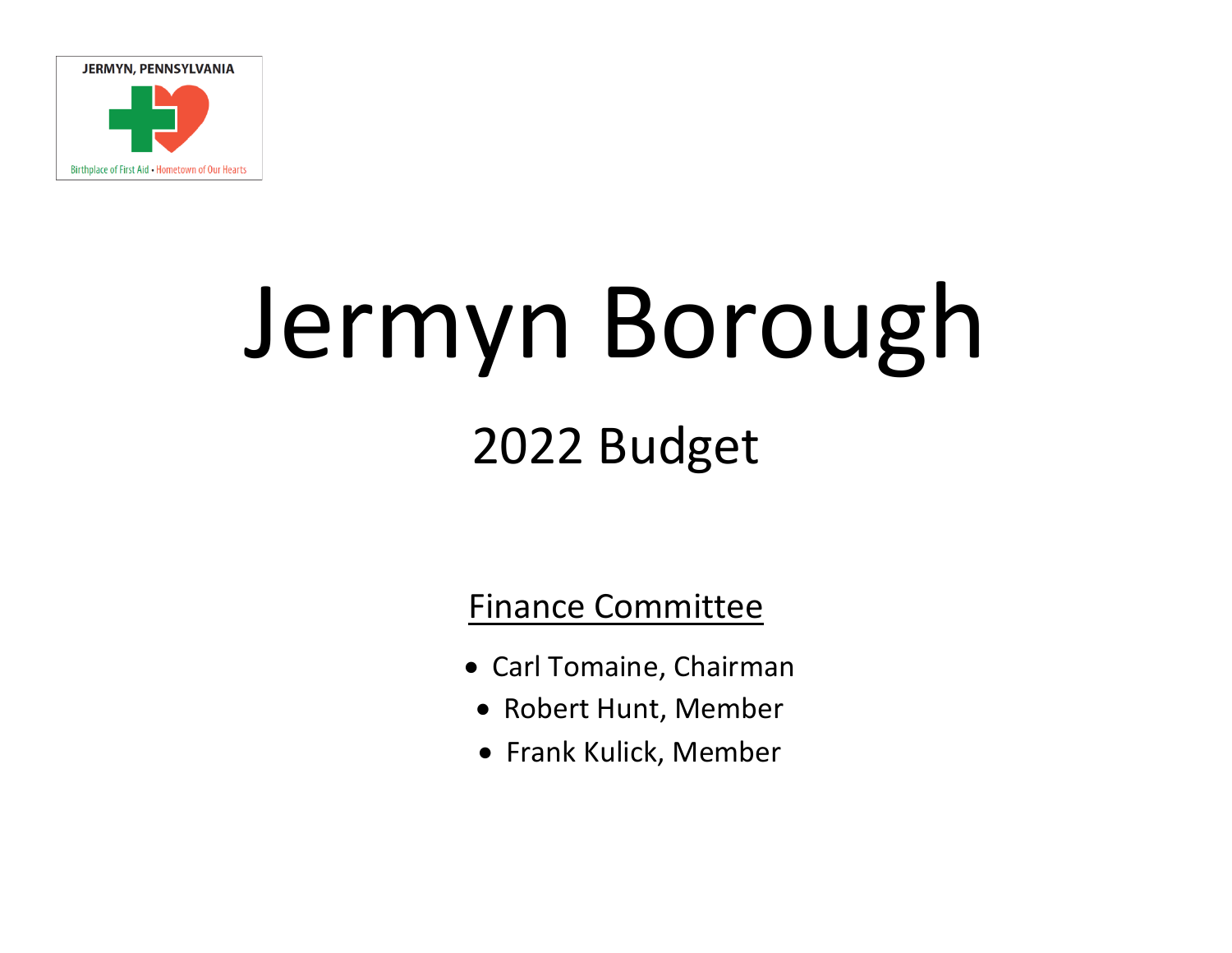

### Table of Contents

| • Expenses – Culture & Recreations, Shade Tree12 |  |
|--------------------------------------------------|--|
|                                                  |  |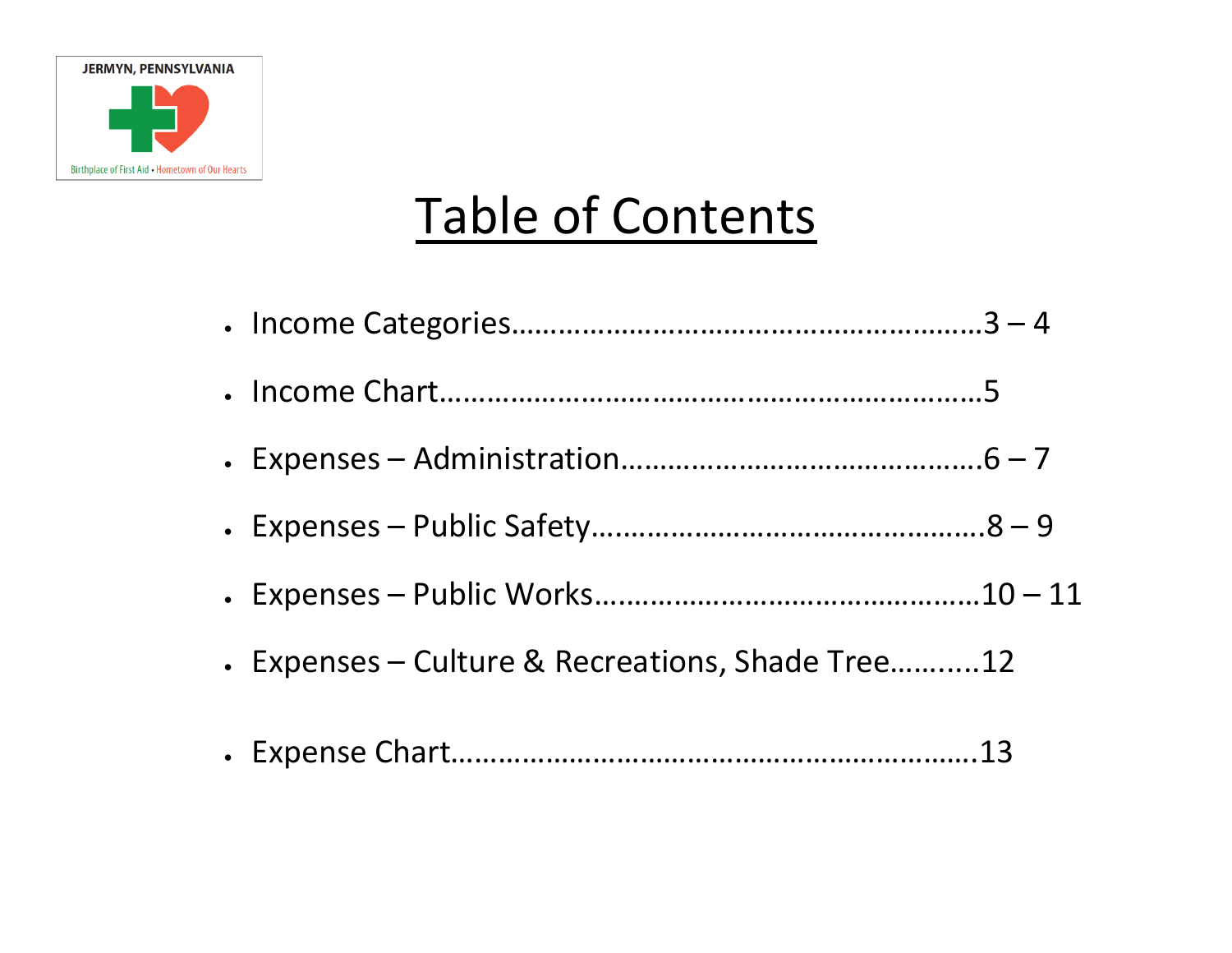

## Income

| Category                                  | Amount  |
|-------------------------------------------|---------|
| 301.10 · Real Estate Tax                  | 270,000 |
| $301.30 \cdot$ Real Estate Tax Delinquent | 25,000  |
| 310.10 · Real Estate Transfer Tax         | 20,000  |
| 310.20 · Earned Income Tax                | 210,000 |
| 310.51 · Local Services Tax (LST)         | 10,000  |
| 320.00 · License & Permit Income          | 700     |
| 322.80 · Pave Cut Permit Fees             | 4,000   |
| 331.00 Judicial Records                   | 1,000   |
| 331.10 · Magistrate Income                | 2,500   |
| $331.13 \cdot$ State Police Fines         | 1,000   |
| $331.14 \cdot$ Fines & Forfeits           | 500     |
| 341.00 · Interest Income                  | 200     |
| 342.20 · Gym Rentals                      | 8,500   |
| 354.07 · Grant Income                     | 107,000 |
| 354.10 · DCED Grants                      | 115,153 |
| $354.15 \cdot$ Grant - Recycling          | 2,400   |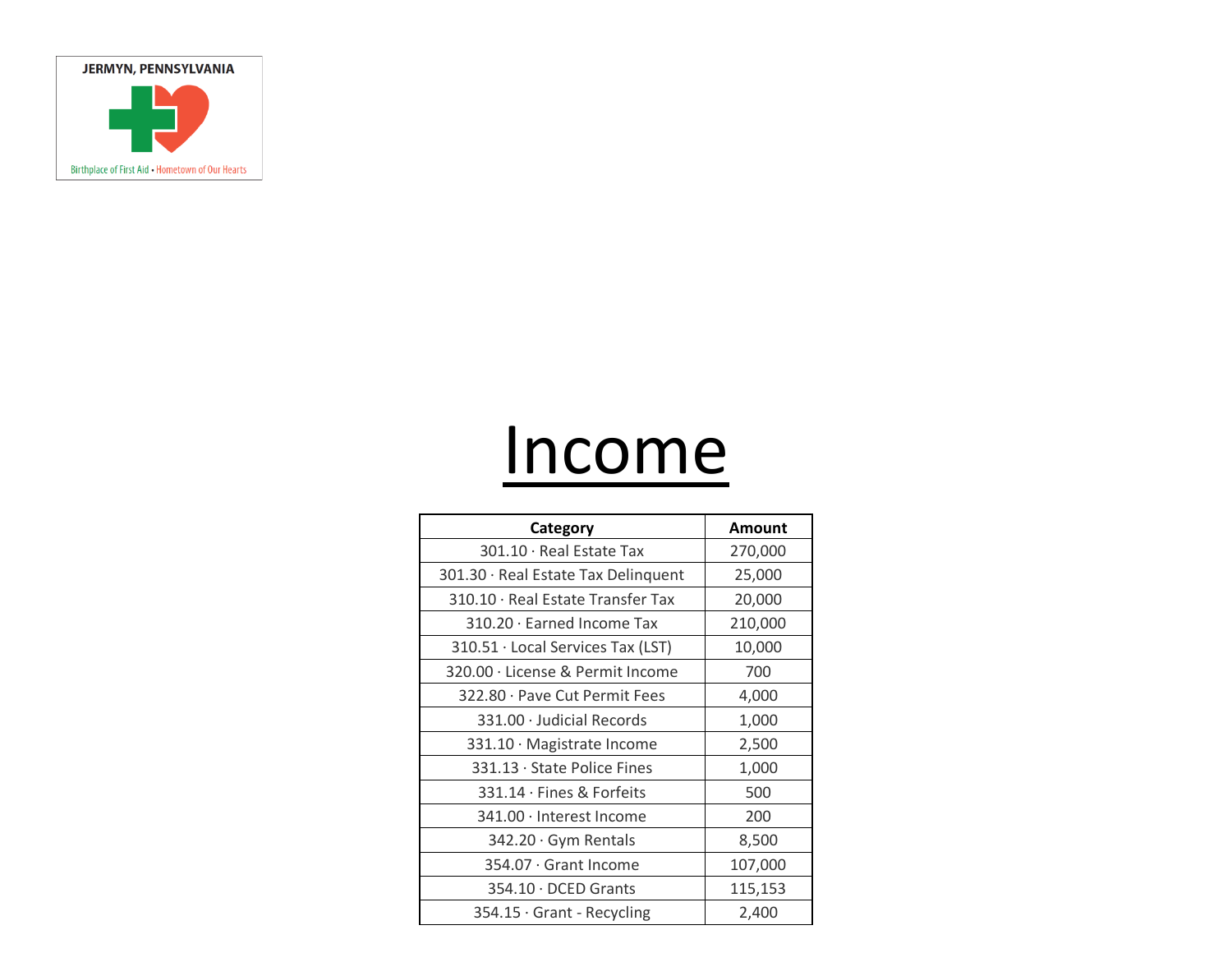| 355.01 · Public Utilities (PURTA)             | 600       |
|-----------------------------------------------|-----------|
| 355.02 · Liquid Fuels                         | 69,150    |
| 355.04 · Alcoholic Beverage Licenses          | 400       |
| 355.05 · Pension Allocation                   | 7,500     |
| 355.07 · Foreign Fire Act Income              | 9,000     |
| 357.07 · Local Government Grants              | 500       |
| 359.00 · Payment In Lieu Of Taxes             | 950       |
| 361.10 · Office Paper Copies                  | 5         |
| 361.30 · SALDO Review Fees                    | 0         |
| 361.33 · Zoning Permit Fees                   | 1,300     |
| 361.34 · Zoning Hearing Board Fees            | 500       |
| 361.65 · Tax Certification Revenue            | 1,500     |
| 362.11 · Police Reports                       | 300       |
| 362.40 · UCC Permit Fees                      | 9,000     |
| 362.45 · Rental Unit Fee Income               | 7,000     |
| 363.10 · Pave Cut Inspection Fees             | 5,000     |
| 364.20 · Garbage Fees                         | 240,000   |
| 364.21 · Delinquent Garbage Fees              | 10,000    |
| 364.50 · Recycling Income                     | 2,000     |
| 367.13 · Vending Machine Sales                | 1,200     |
| 387.00 · Contributions & Donations            | 940       |
| 391.10 · Sale of Fixed Assets                 | 1,500     |
| 395.00 · Refund of Prior Year<br>Expenditures | 4,000     |
| <b>Total Income</b>                           | 1,150,298 |
|                                               |           |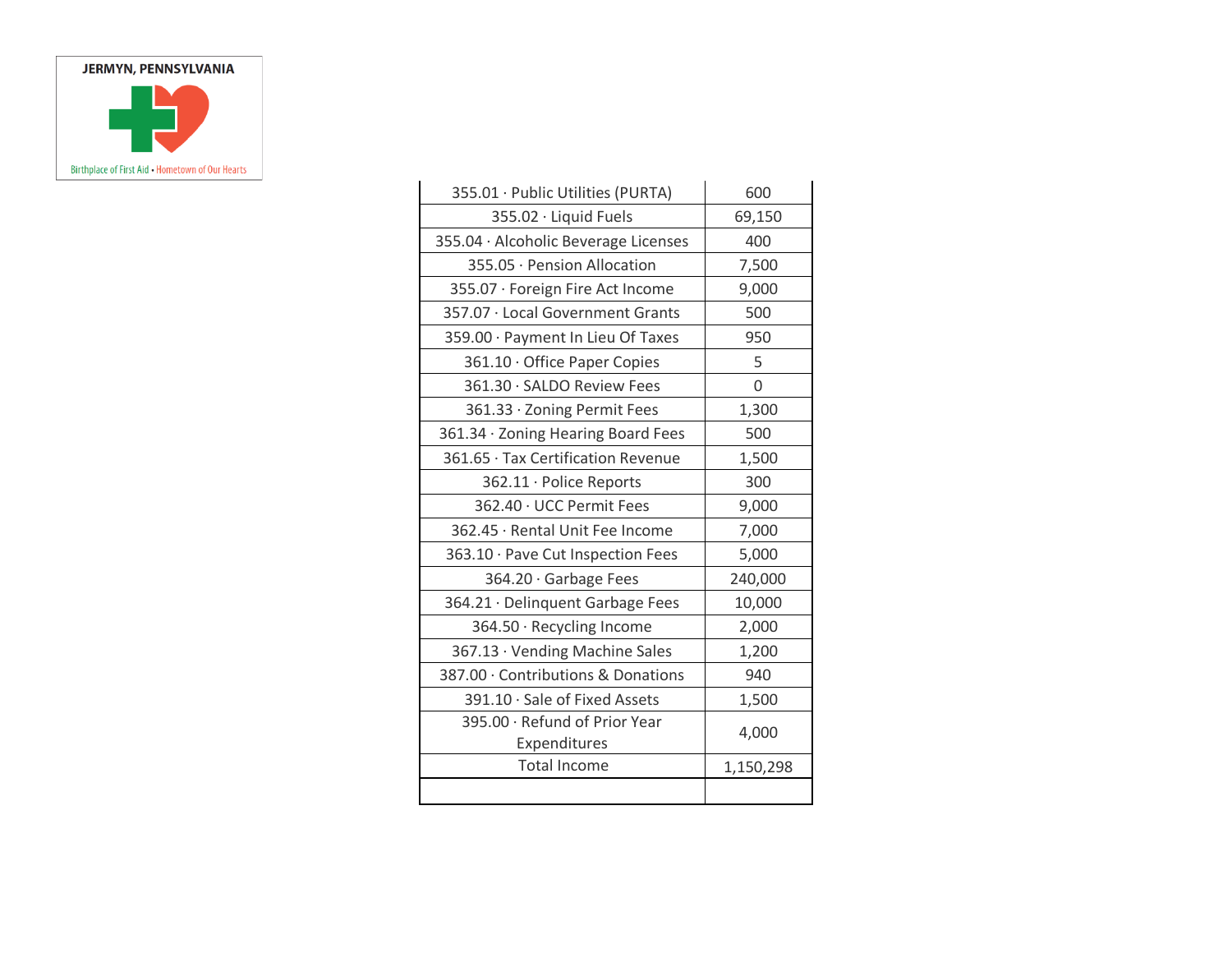

## Total Income = \$1,150,298

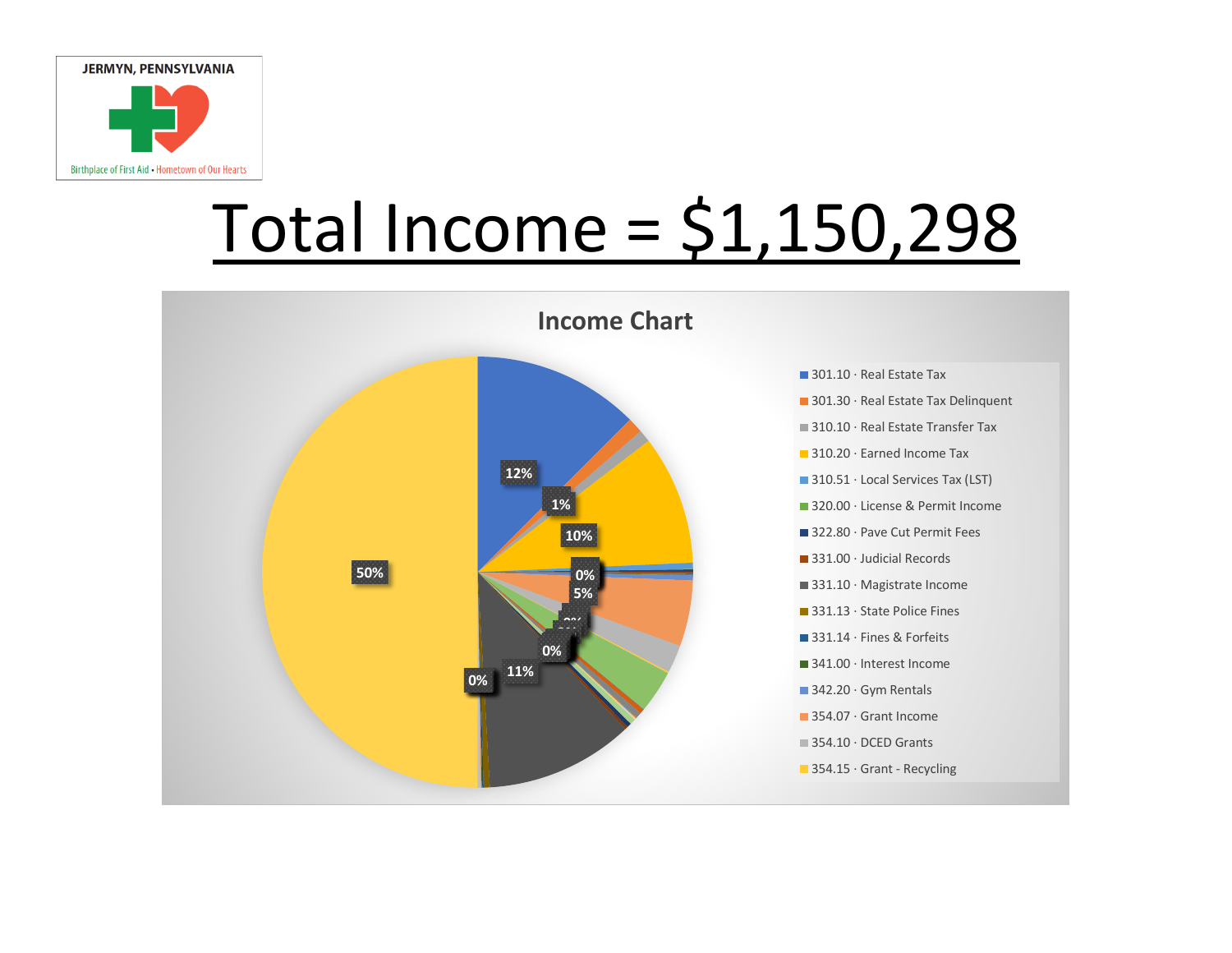

#### Administration

| Category                                  | <b>Amount</b> |
|-------------------------------------------|---------------|
| 401.05 · Wages - Mayor                    | 2,500         |
| 401.11 · Wages - Borough Secretary        | 38,000        |
| 401.192 · Admin Payroll Tax Expense       | 3,040         |
| 401.197 · Pension - Borough Secretary     | 3,040         |
| 402.31 Accountant Professional Fees       | 4,750         |
| 402.317 · Pension Plan Administrative Fee | 3,200         |
| 402.45 · Payroll Service Fees             | 1,500         |
| 403.10 · Wages - Tax Collector            | 5,500         |
| 403.192 · Payroll Tax - Tax Collector     | 440           |
| 403.21 · Office Supplies - Tax Collector  | 400           |
| 403.22 · Computer Supply - Tax Collector  | 400           |
| 403.23 · Postage - Tax Collector          | 500           |
| 403.32 - Telephone - Tax Collector        | 414           |
| 404.30 · Legal Retainer                   | 0             |
| 404.31 · Legal Professional Fees          | 6,500         |
| 406.21 · Office Supplies - Admin          | 1,000         |
| 406.23 · Postage                          | 550           |
| 406.252 · Copier Service Contract         | 390           |
| 406.329 · RapidCast                       | 700           |
| 406.34 · Advertising                      | 3,000         |
| 406.42 · Meeting Dues                     | 2,000         |
| 407.31 · IT Professional Fees             | 2,000         |
| 407.48 · Technology                       | 2,000         |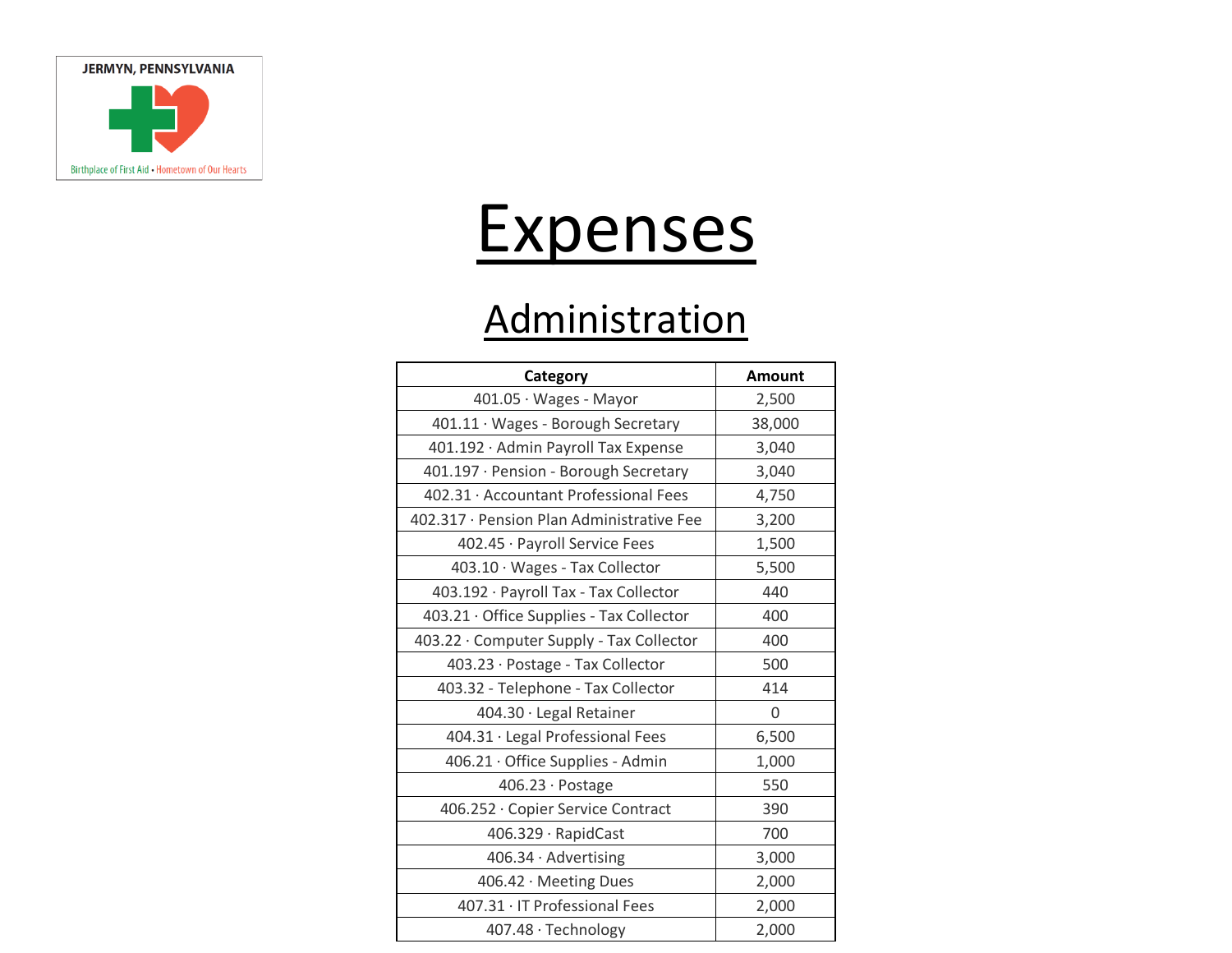| 408.00 · Engineer Professional Fees      | 6,000       |
|------------------------------------------|-------------|
| 409.32 · Telephone - Borough Building    | 700         |
| 409.361 · Electric - Borough Building    | 4,000       |
| 409.362 · Gas - Borough Building         | 2,400       |
| 409.364 · Sewer - Borough Building       | 250         |
| 409.366 · Water - Borough Building       | 700         |
| 409.37 · Repairs & Maintenance - Admin   | 3,000       |
| 409.44 · Janitorial                      | 1,500       |
| 413.10 · Wages- Code Enforcement Officer | 6,000       |
| 413.24 · Code Enforcement Supplies       | 0           |
| 413.31 · Professional Services           | 0           |
| 413.454 · Building Inspector Fees        | $\mathbf 0$ |
| 413.455 · UCC Permit Expenses            | 6,300       |
| 414.10 · Wages - Zoning Officer          | 1,300       |
| 414.14 · Zoning Hearing Board Expenses   | 700         |
| 414.192 · Payroll Tax - Zoning Officer   | 105         |
| 426.45 · Shredding Services              | 0           |
| 427.00 · Solid Waste Disposal            | 230,249     |
| 471.20 · Loan Interest                   | 6,500       |
| 472.20 · Loan Principle                  | 80,271      |
| 481.30 · PA Unemployment Expense         | 3,500       |
| 486.00 · Insurances                      | 42,000      |
| 489.00 · Admin Miscellaneous             | 500         |
| 492.20 - Rushbrook Creek Project Fund    | 15,000      |
| 492.96 - American Rescue Plan Fund       | 107,000     |
| 406.53 · Grants Expense                  | 500         |
| <b>Total Administration Expenses</b>     | 600,299     |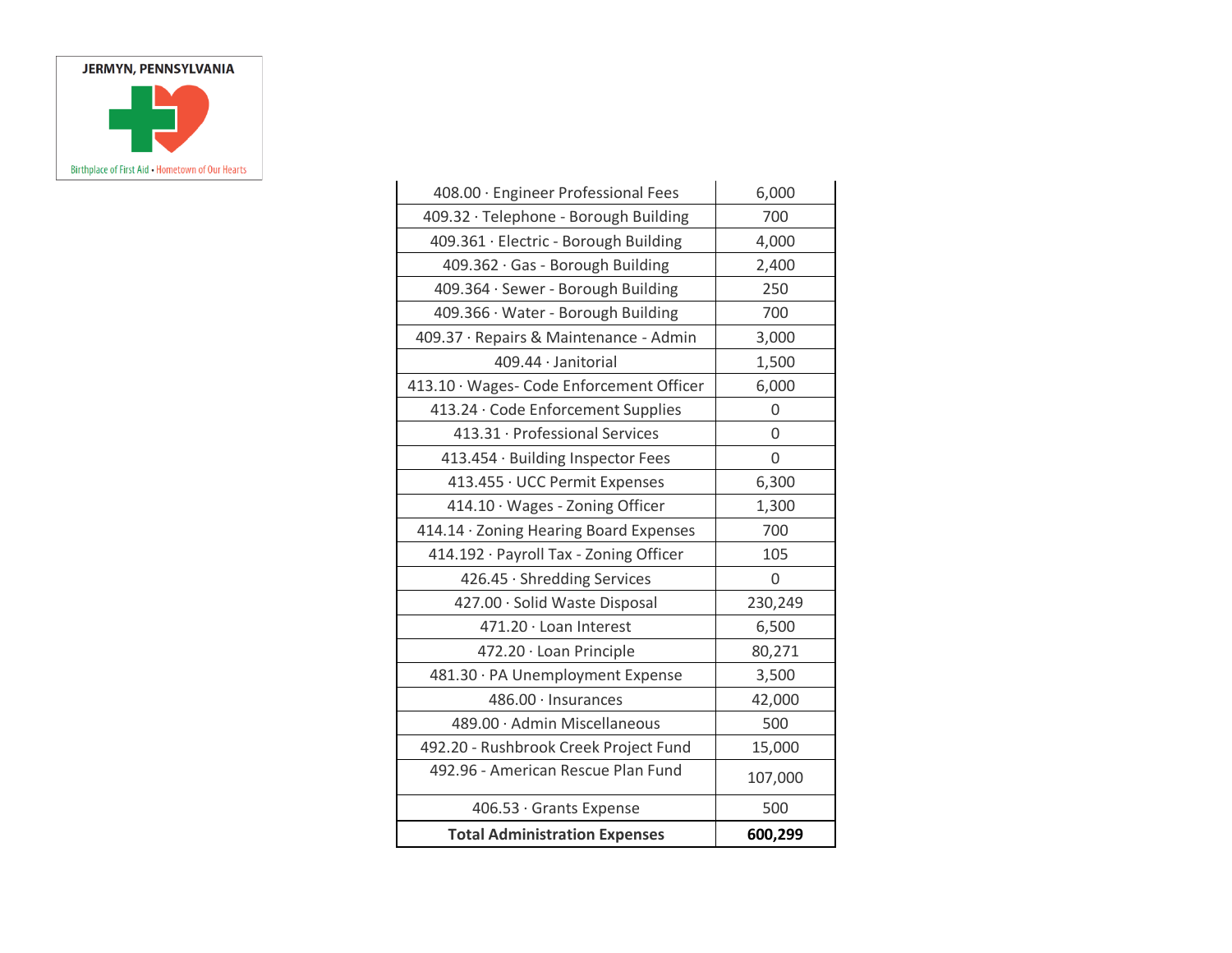

#### Public Safety

| Category                                      | <b>Amount</b> |
|-----------------------------------------------|---------------|
| 410.10 · Wages - Police Chief                 | 58,300        |
| 410.11 · Overtime - Police Chief              | 2,000         |
| 410.111 · Holiday Worked - Police Chief       |               |
|                                               | 2,500         |
| 410.12 · Wages - Full Time Officer            | 102,000       |
| 410.15 · Wages - Part Time Officers           | 42,500        |
| 410.180 · Overtime Full Time Officer          | 2,000         |
| 410.182 · Holiday Worked Full Time<br>Officer |               |
|                                               | 2,000         |
| 410.181 · Police Court Wages                  | 500           |
| 410.191 · Uniform Allowance - Police          | 1,500         |
| 410.192 · Payroll Tax - Police                | 17,200        |
| 410.198 · Life Insurance - Police             | 181           |
| 410.21 · Office Supplies - Police             | 750           |
| 410.216 · Fire Extinguishers                  | 300           |
| 410.217 · Ammunition, Weapons                 | 4,000         |
| 410.218 · ENRADD System                       | 450           |
| 410.22 · Computer/Technology - Police         | 2,000         |
| 410.237 · Improvements - Police               | 600           |
| 410.24 · Materials - Police                   | 1,000         |
| $410.242 \cdot Vests$ - Police                | 0             |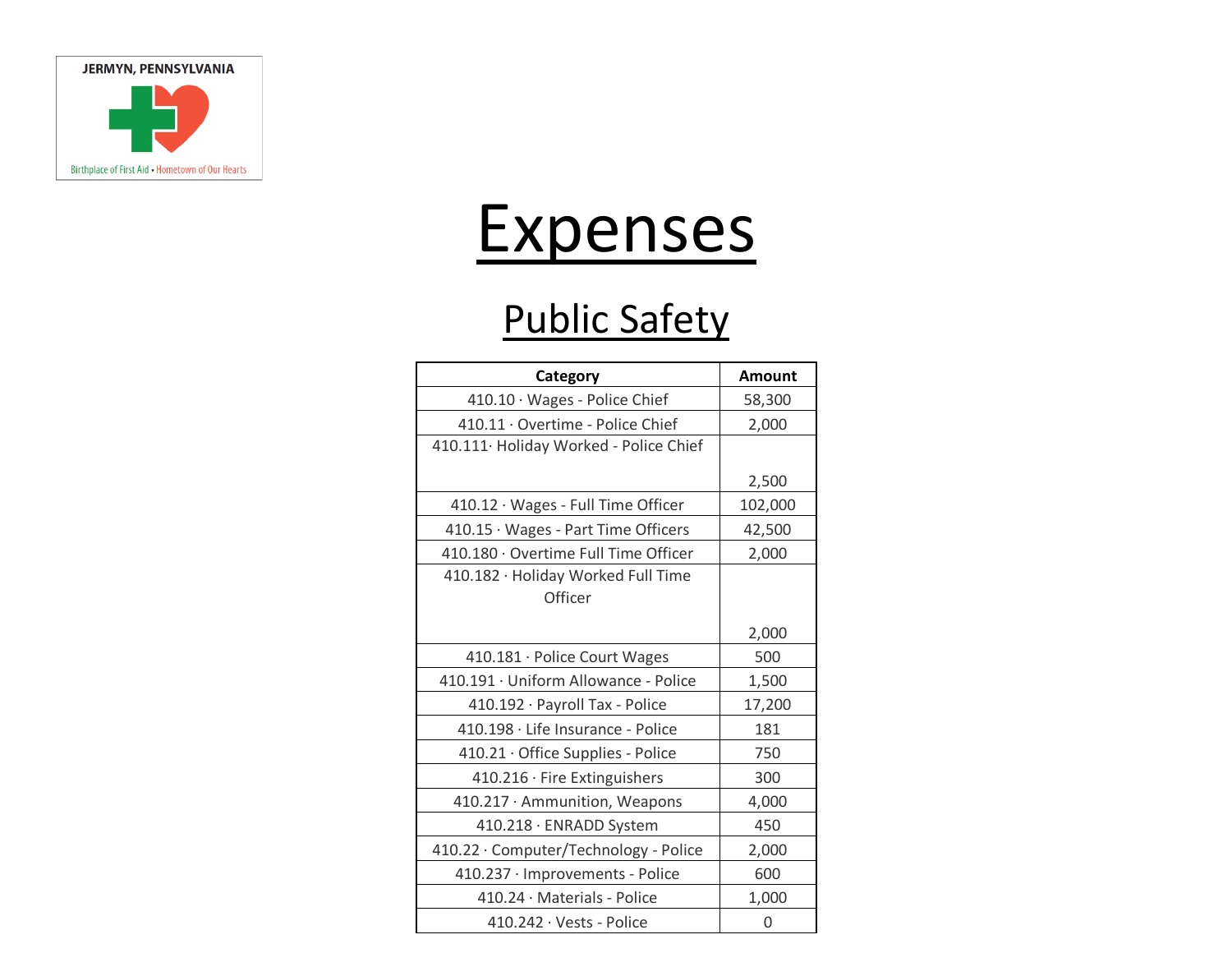| 410.26 · Police Minor Equipment          | 500     |
|------------------------------------------|---------|
| 410.321 · Telephone - Police             | 1,850   |
| 410.324 · Cell Phones - Police           | 120     |
| 410.329 · Static IP                      | 0       |
| 410.33 · Auto Fuel - Police              | 5,500   |
| 410.37 · Repairs & Maintenance - Police  | 3,000   |
| 410.42 · Dues & Subscriptions - Police   | 900     |
| 410.420 · DUI Association Fees           | 250     |
| 410.461 · Education & Training - Police  | 1,000   |
| 410.462 · Updates - Police               | 250     |
| 410.74 Police Vehicle Purchase           | 62,000  |
| 411.10 · Wages - Fire Chief              | 4,000   |
| 411.19 · Payroll Tax - Fire Chief        | 320     |
| 411.24 · Fire Police Expenses            | 750     |
| 411.32 · Telephone - Fire                | 972     |
| 411.54 · Fire Company Contributions      | 14,000  |
| 411.55 · Firefighter Relief Fund Payment | 9,000   |
| 412.54 · William Walker Contribution     | 5,000   |
| 448.36 · Water - Fire Hydrants           | 9,900   |
| <b>Total Public Safety</b>               | 359,093 |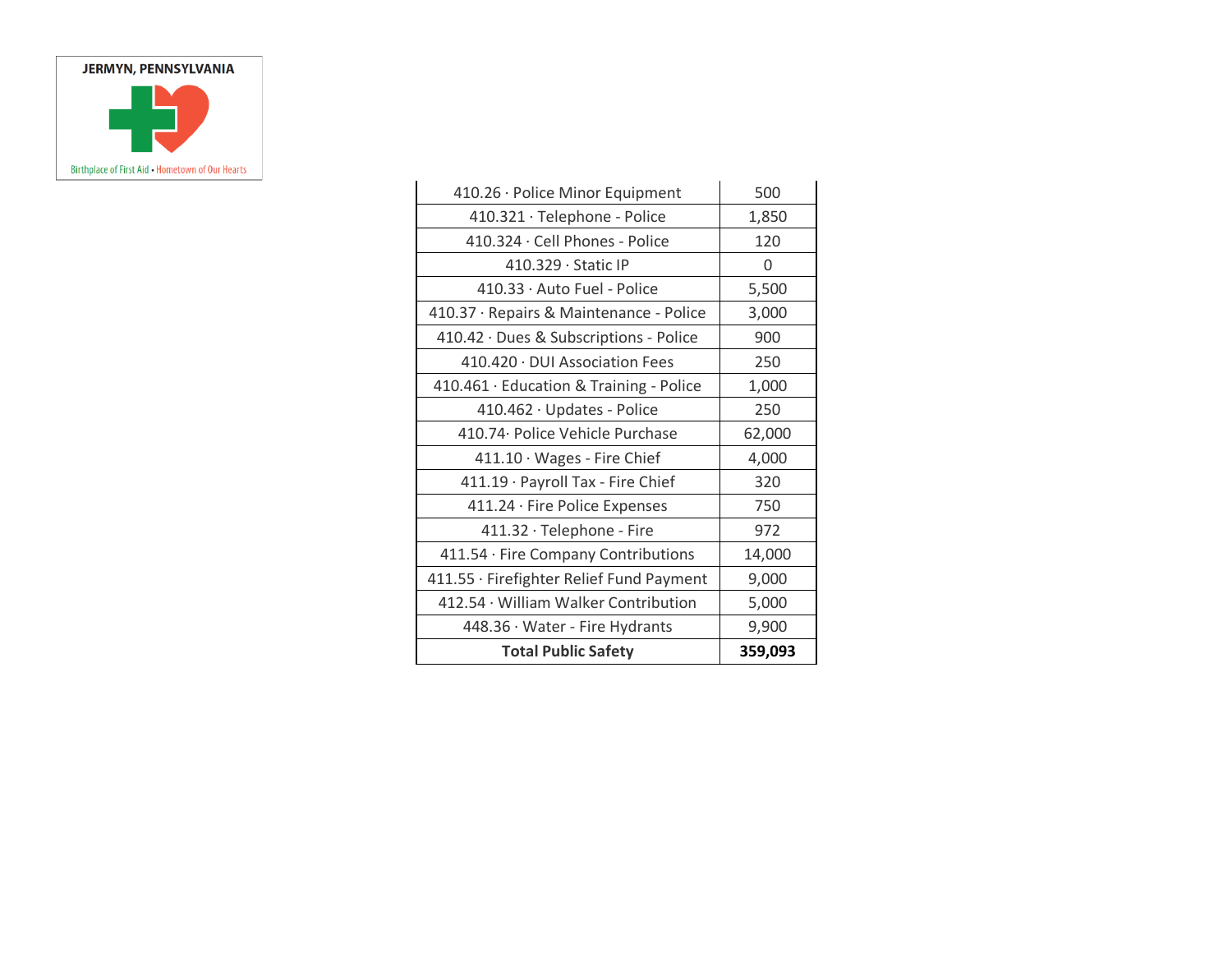

#### Department of Public Works

| Category                                 | Amount |
|------------------------------------------|--------|
| 428.00 · Weed Control                    | 500    |
| 429.45 · Sewer Construction Projects     | 12,000 |
| 430.10 · Wages - DPW Supervisor          | 46,600 |
| 430.15 · Wages - DPW Part Time           | 2,000  |
| 430.18 · Overtime - DPW                  | 2,000  |
| 430.182 · DPW On Call Pay                | 2,100  |
| 430.191 · Uniform Allowance - DPW        | 150    |
| 430.192 · DPW Payroll Tax Expense        | 4,450  |
| $430.197 \cdot$ Pension - DPW            | 3,730  |
| $430.24 \cdot$ Materials, Supplies - DPW | 2,000  |
| $430.26 \cdot$ Small Tools - DPW         | 1,000  |
| 430.29 · Miscellaneous Expenses - DPW    | 0      |
| $430.33 \cdot$ Fuel - DPW                | 4,000  |
| 430.361 · Electric - DPW Garage          |        |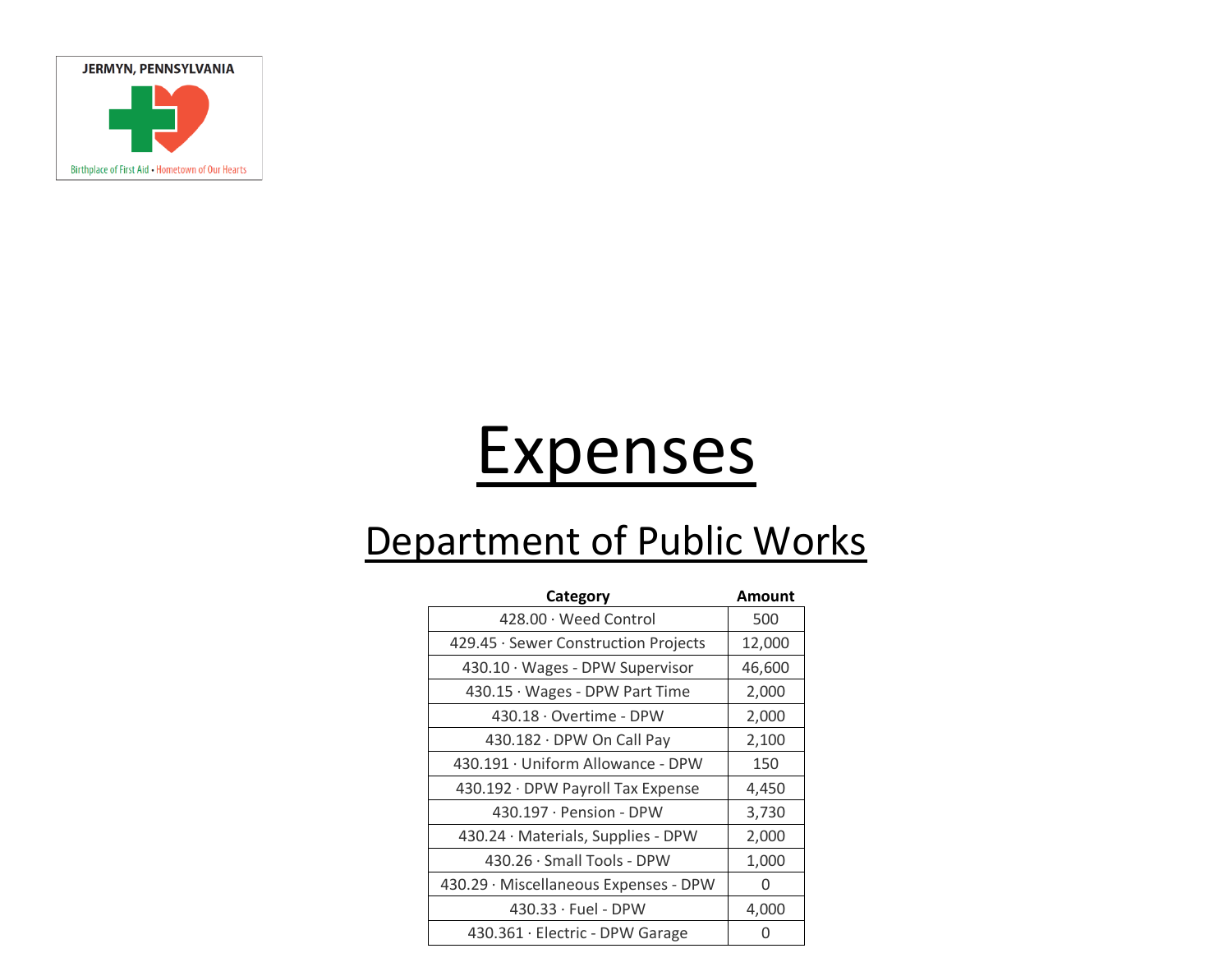| 430.362 · Gas - DPW Garage              | 0       |
|-----------------------------------------|---------|
| 430.364 · Sewer - DPW Garage            | 0       |
| 430.366 · Water - DPW Garage            | 0       |
| 430.37 · Welding Expense - DPW          | 100     |
| 430.45 · Contracted Labor - DPW         | 7,500   |
| 430.49 · PA One Call Expense            | 250     |
| 430.74 · Capital Purchases - DPW        | 1,000   |
| 430.75 · Vehicle Expense - DPW          | 0       |
| 432.00 · Snow Removal - DPW             | 12,686  |
| 433.00 · Traffic Lights                 | 550     |
| 433.24 · Traffic Control Supplies       | 1,500   |
| 434.00 · Street Lighting                | 34,000  |
| 434.361 · Main St. Lighting             | 550     |
| 436.24 · Pipe Supplies - DPW            | 300     |
| 437.246 · DPW Supplies - Other Services | 150     |
| 437.25 · Equipment Maintenance - DPW    | 2,000   |
| 437.37 · Repair & Maintenance - DPW     | 5,000   |
| 437.373 · Garage Expense - DPW          | 1,000   |
| 438.239 · Tar Supplies - DPW            | 0       |
| 438.31 · Pave Cut Inspections           | 4,500   |
| 439.45 · Street Paving Expenses         | 25,000  |
| 446.00 · MS4 Expenses                   | 2,500   |
| 471.40 · John Deere Tractor Payment     | 2,100   |
| <b>Total Public Works</b>               | 181,216 |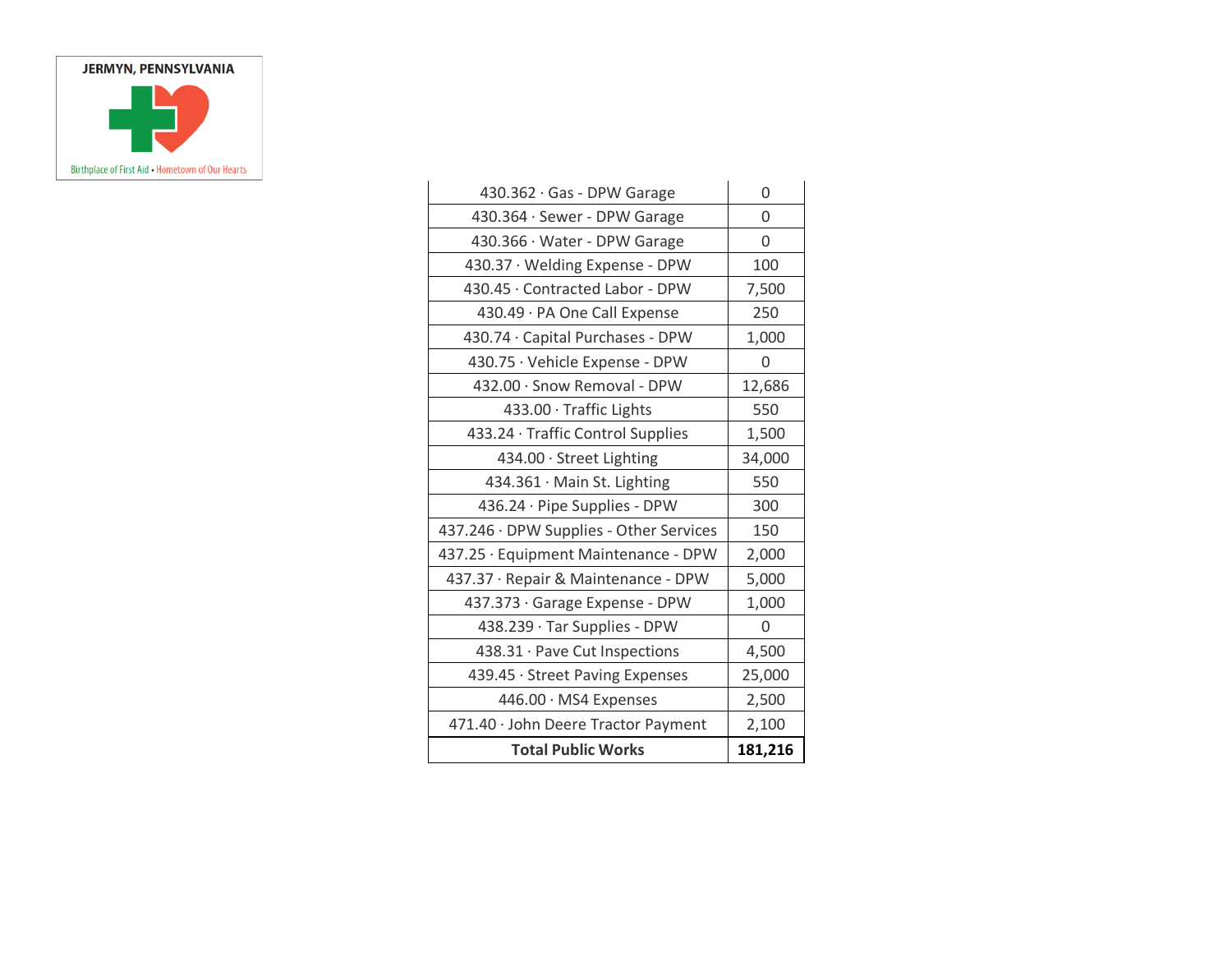

#### Culture & Recreations/Shade Tree Commission

| Category                                | Amount |
|-----------------------------------------|--------|
| 451.01 · Recreations Allotment          | 0      |
| 452.36 · Electric - Concession Stand    | 700    |
| $452.50 \cdot$ Electric - Field         | 1,000  |
| 452.60 · Electric - Basketball Court    | 600    |
| 453.00 · Concert In The Park<br>Expense | 500    |
| 454.00 - Coal Miner's Memorial<br>Park  | 5,000  |
| 454.36 · Electric - WWI Park            | 450    |
| 454.48 · Internet - Callahan Park       | O      |
| 455.00 · Shade Tree Allotment           | 1,000  |
| 457.361 · Electric - Holiday Lighting   | 440    |
| <b>Rec, Shade Tree Total</b>            | 9,690  |